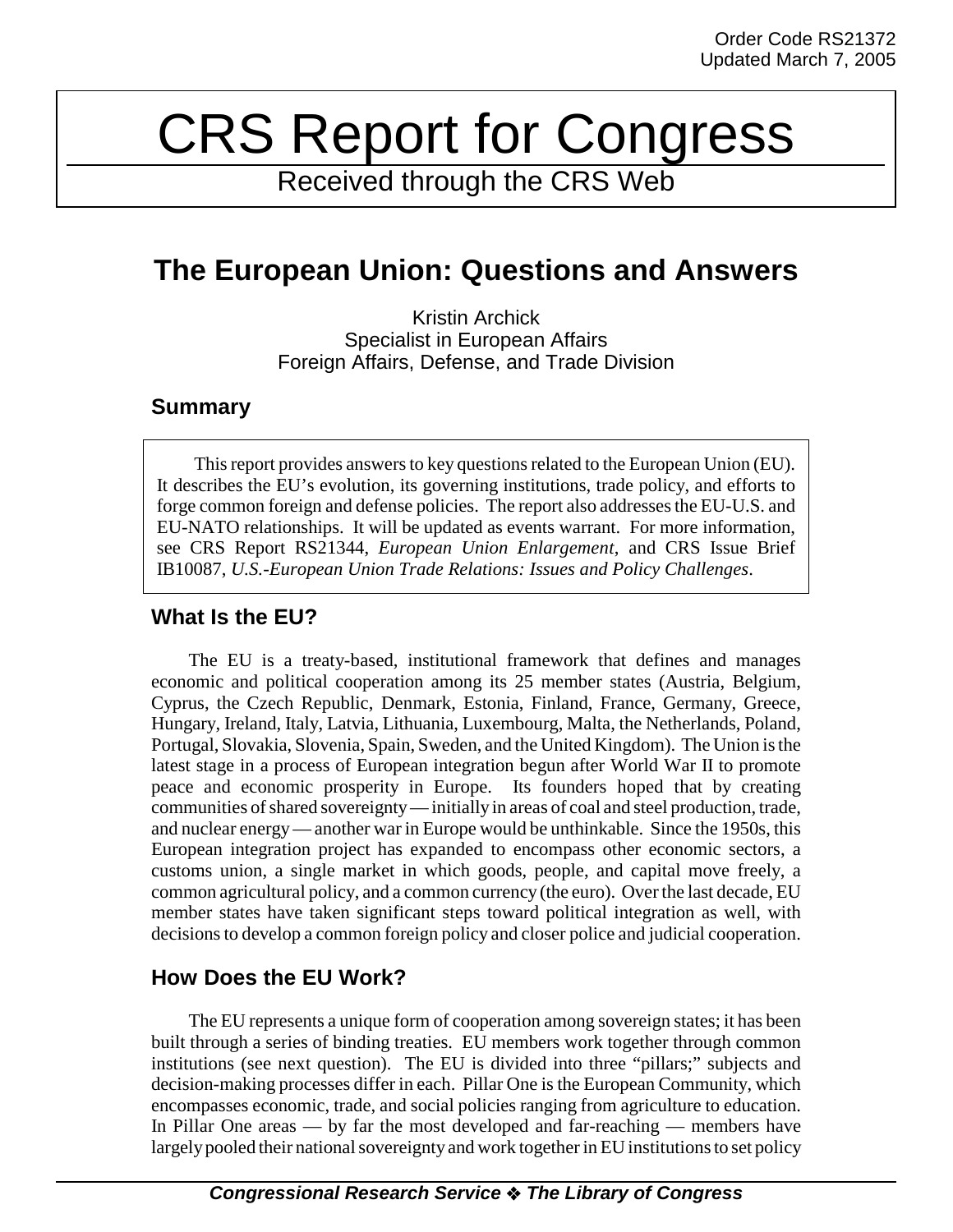and promote their collective interests. Decisions in Pillar One often have a supranational character because most are made by a majority voting system. Pillar Two aims to establish a Common Foreign and Security Policy (CFSP) to permit joint action in foreign and security affairs. Pillar Three seeks to create a Justice and Home Affairs (JHA) policy to foster common internal security measures and closer police and judicial coordination. Under Pillars Two and Three, members have agreed to cooperate but decision-making is intergovernmental and by consensus. Thus, members retain more discretion and the right to veto certain measures.

#### **How Is the EU Governed?**

The EU is governed by several institutions. They do not correspond exactly to the traditional division of power in democratic governments. Rather, they embody the EU's dual supranational and intergovernmental character:

- ! The *European Commission* is essentially the EU's executive and has the sole right of legislative initiative. It upholds the interests of the Union as a whole and ensures that the provisions of the EU treaties are carried out properly. The 25 Commissioners are appointed by the member states for five-year terms. Each Commissioner holds a distinct portfolio (e.g., agriculture). The Commission represents the EU internationally and negotiates with third countries primarily in areas falling under Pillar One. However, the Commission is primarily an administrative entity that serves the Council of Ministers.
- ! The *Council of the European Union (Council of Ministers)* is comprised of ministers from the national governments. As the main decisionmaking body, the Council enacts legislation based on proposals put forward by the Commission. Different ministers participate depending on the subject under consideration (e.g., economics ministers could convene to discuss unemployment policy). Most decisions are made by majority vote, but some areas — such as CFSP and taxation — require unanimity. The Presidency of the Council rotates among the member states for a period of six months.
- ! The *European Council* brings together the Heads of State or Government of the member states and the Commission President at least twice a year. It acts principally as a strategic guide and driving force for EU policy.
- ! The *European Parliament* consists of 732 members. Since 1979, they have been directly elected in each member state for five-year terms under a system of proportional representation based on population. The Parliament cannot initiate legislation like national parliaments, but it shares "co-decision" power with the Council of Ministers in a number of areas, and can amend or reject the EU's budget.
- ! The *Court of Justice* interprets EU law and its rulings are binding; a *Court of Auditors* monitors the EU's financial management. A number of *advisory bodies* represent economic, social, and regional interests.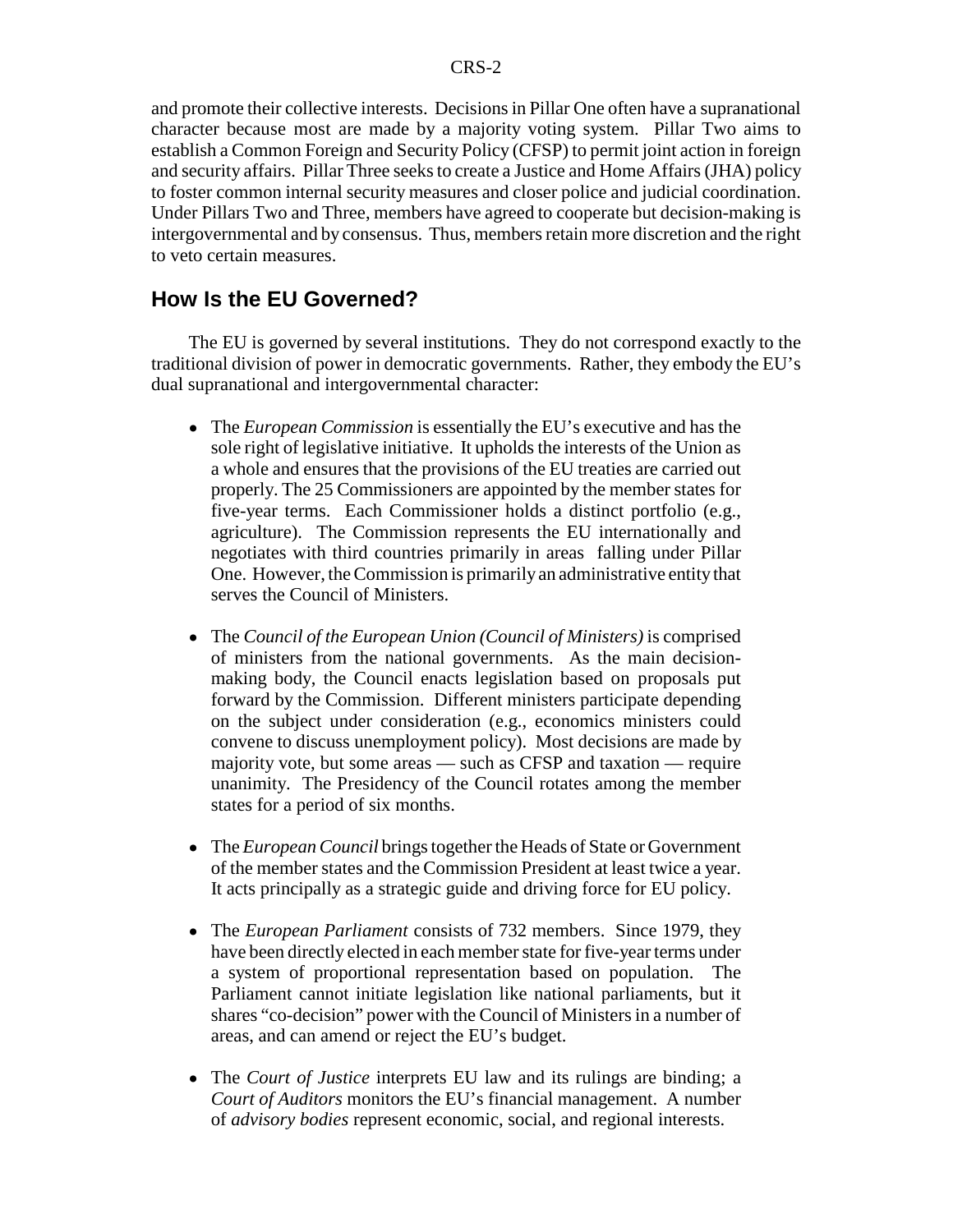#### **Why and How Is the EU Enlarging?**

The EU sees enlargement as crucial to promoting stability and prosperity in Europe, and furthering the peaceful integration of the continent. The EU began as the European Coal and Steel Community in 1952 with six members (Belgium, France, Germany, Italy, Luxembourg, and the Netherlands). Denmark, Ireland, and the U.K. joined in 1973, Greece in 1981, Spain and Portugal in 1986, and Austria, Finland, and Sweden in 1995. With the end of the Cold War, the EU saw an historic opportunity to extend the political and economic benefits of membership to central and eastern Europe. On May 1, 2004, the EU welcomed 10 states (Cyprus, the Czech Republic, Estonia, Hungary, Latvia, Lithuania, Malta, Poland, Slovakia, and Slovenia) as new members. Bulgaria and Romania completed accession negotiations in December 2004 and hope to join the EU in 2007. Accession negotiations establish the terms under which applicants will meet and enforce EU rules and regulations. Turkey was recognized as an EU candidate in 1999 but remained in a separate category for several years as it sought to comply with the EU's political and economic criteria for membership. In December 2004, the EU agreed to open accession talks with Turkey in October 2005, provided that Turkey continues to make progress on reforms and extends its customs union to the EU's 10 new members, including Cyprus. Turkey's membership talks are expected to take at least a decade to complete, and the EU has cautioned that the negotiations are an "open-ended process, the outcome of which cannot be guaranteed." In June 2004, the EU named Croatia as another candidate, and Macedonia has also applied for EU membership.

#### **What Is the EU "Constitution"?**

In July 2003, European officials finished work on a draft "constitution" that merges the EU's four existing treaties into a single document and lays out new proposals for institutional reform. This draft "constitution" — or constitutional treaty — was produced by the 105-member Convention on the Future of Europe, which had been charged with overhauling the EU's institutions and decision-making processes to enable an enlarged EU of 25 or more members to function effectively. The Convention also sought to boost the EU's visibility on the world stage and the Union's democratic legitimacy. In October 2003, the EU convened an Intergovernmental Conference to debate the Convention's draft "constitution" and to codify any alterations of the EU's functions. After some contentious debates, EU leaders concluded work on this "constitution" in June 2004. It must now be ratified by all EU members; thus the "constitution" will probably not take effect until 2006 at the earliest. Some member states will hold public referenda on ratification, which could prove controversial in states with significant numbers of Euro-skeptic voters.

Many of the provisions in the new "constitution" represent compromises between big and small states, and between states that favor greater EU integration and possibly an eventual, federal "United States of Europe," and those that prefer to keep the Union on an intergovernmental footing in which members can better guard their national sovereignty. Major innovations include abolishing the EU's rotating presidency and appointing a single individual to serve as president of the European Council for up to five years, creating a new foreign minister, and simplifying EU voting procedures.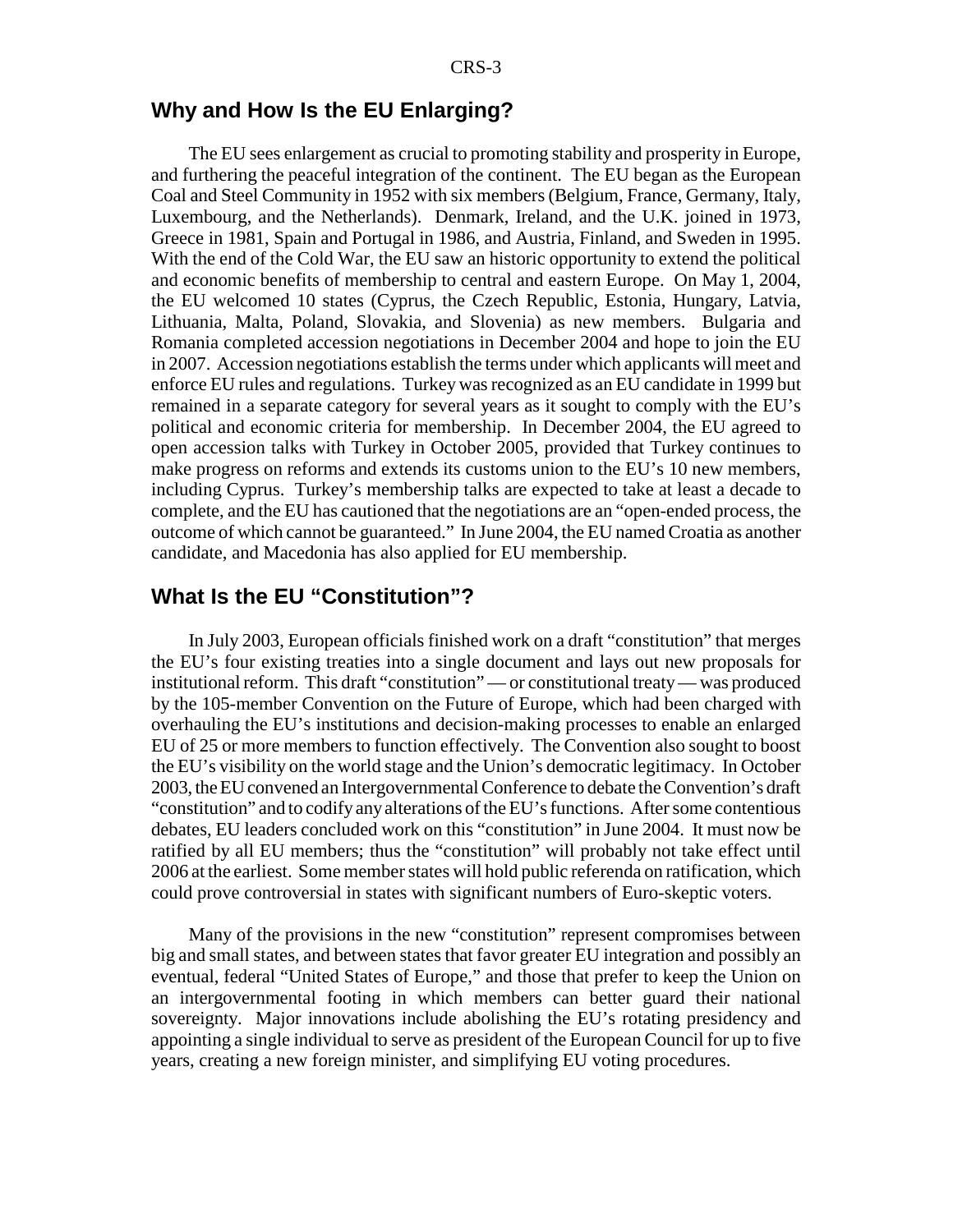#### **Does the EU Have a Foreign Policy?**

The EU is seeking to build a Common Foreign and Security Policy (CFSP). Past attempts to further EU political integration foundered on national sovereignty concerns and different foreign policy prerogatives. But in 1993, EU members concluded that the Union must increase its weight in world affairs to match its growing economic clout. CFSP decision-making is dominated by member states; they develop common policies in areas in which they can reach consensus, and ensure that national policies are in line with agreed EU strategies and positions (e.g., imposing sanctions on Serbia). In 1997, EU leaders proposed creating a High Representative for CFSP; in 1999, they appointed Javier Solana, NATO's former Secretary General, to the position, which is often referred to as "Mr. CFSP". Many analysts credit Solana with boosting the EU's "visibility" on the world stage, and with forging EU consensus on issues such as the Balkans and the Middle East peace process. Skeptics argue, however, that the EU is still far from speaking with one voice on other key foreign policy challenges, such as Iraq.

The European Commission also plays a role internationally, but should not be confused with CFSP or its High Representative. Benita Ferrero-Waldner, the External Relations Commissioner, coordinates the Commission's diplomatic activities and manages its aid to non-member states. The EU "constitution," if approved, would combine the Ferrero-Waldner and Solana posts into a single EU foreign minister position.

#### **Does the EU Have a Defense Policy?**

The EU is also attempting to forge a European Security and Defense Policy (ESDP) to give CFSP a military backbone and provide member states with more tools for dealing with future crises. Momentum for this project picked up speed in 1998, when U.K. Prime Minister Tony Blair reversed Britain's traditional opposition to a European defense identity outside NATO; it intensified after NATO's 1999 Kosovo air campaign exposed serious European military deficiencies. In December 1999, the EU decided to establish an institutional decision-making framework for ESDP, and a 60,000-strong rapid reaction force by 2003 — able to deploy within 60 days for at least a year — to undertake the "Petersberg tasks" (humanitarian assistance, search and rescue, peacekeeping, and peace enforcement). In June 2004, the EU agreed to enhance ESDP further through the creation of several "battlegroups" of 1,500 troops each that will be able to reach trouble spots, especially in Africa, within 15 days. Some members believe that the EU should develop a combat capability equivalent, for example, to NATO's role in the 1999 Kosovo conflict. But EU forces will not form a standing "EU army"; rather, troops and assets at appropriate readiness levels will be drawn from existing national forces in the event of an EU operation. The EU has created three defense decision-making bodies, but improving military capabilities has been difficult, especially given flat or declining European defense budgets. Serious capability gaps exist in strategic airlift, command and control systems, intelligence, and other force multipliers.

#### **What is the Relationship between NATO and the EU?**

The EU asserts that ESDP is intended to allow the EU to make decisions and conduct military operations "where NATO as a whole is not engaged;" ESDP is not aimed at usurping NATO's collective defense role. Most EU NATO members, led by the U.K.,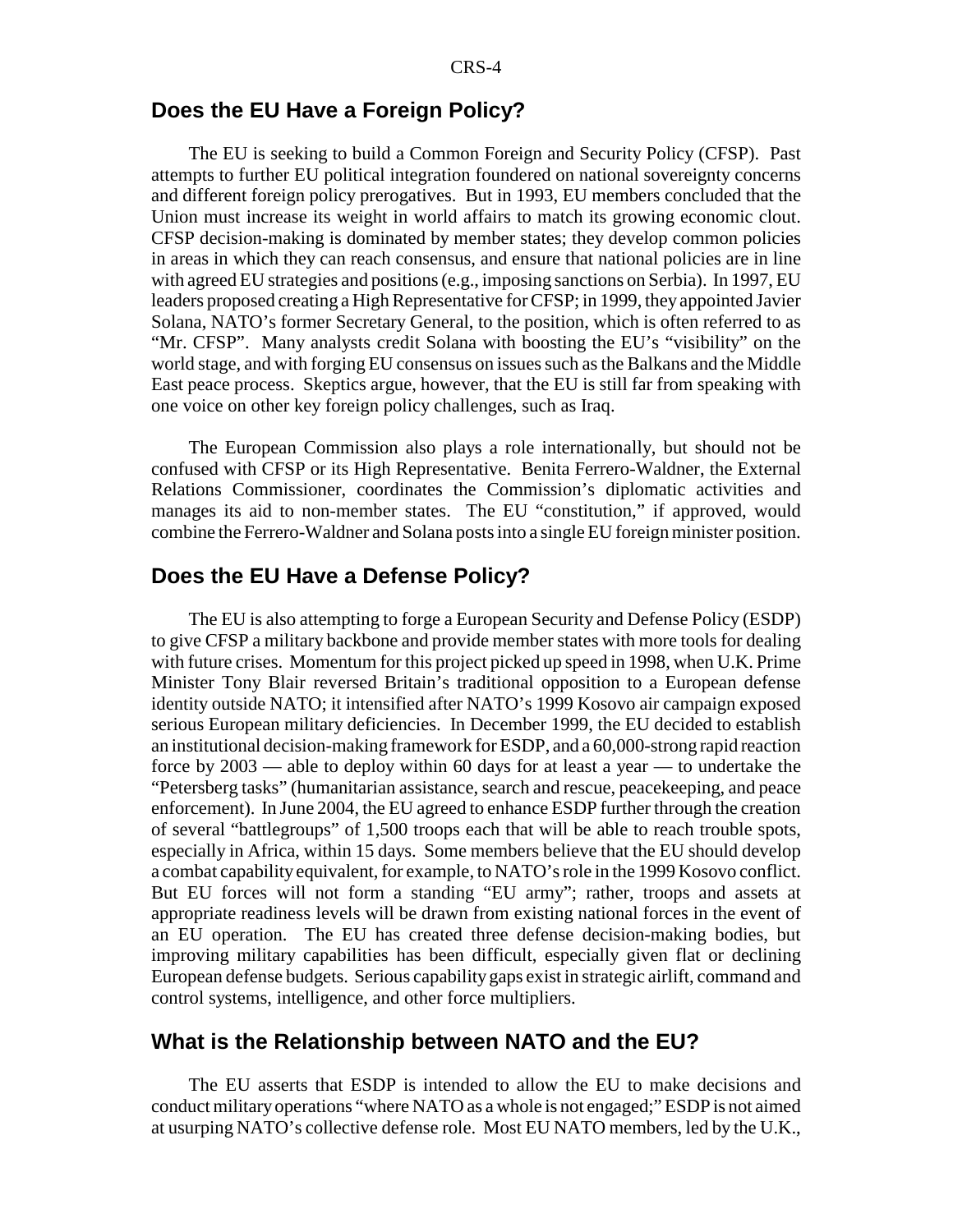insist that EU efforts to forge a defense arm be tied to NATO, as do U.S. policymakers. Advocates argue that building more robust European military capabilities for ESDP will also benefit the alliance. France — the other key driver of ESDP — would prefer a more autonomous EU defense arm. The EU and NATO hold regular meetings at ambassadorial and ministerial level. In December 2002, the EU and NATO resolved a long-running dispute between Greece and Turkey that had been holding up final agreement on "Berlin Plus" — an arrangement permitting the EU "assured access" to NATO operational planning capabilities and "presumed access" to NATO common assets. "Berlin Plus" was designed to help ensure close NATO-EU links, and prevent a wasteful duplication of resources. With "Berlin Plus" in place, the EU took over a small NATO peacekeeping operation in Macedonia from March to December 2003. In December 2004, the EU took over the NATO-led force in Bosnia. An EU planning cell will soon be established at NATO headquarters and NATO liaison officers will be stationed at the EU.

## **Does the EU Have a Trade Policy?**

Yes. EU member states have a common external trade policy in which the European Commission negotiates trade deals with other countries and trading blocs on behalf of the Union as a whole. The EU's trade policy is one of its most well-developed and integrated policies. It evolved along with the common market, which provides for the free movement of goods within the EU, to prevent one member state from importing foreign goods at cheaper prices due to lower tariffs and then re-exporting the items to another member with higher tariffs. The scope of the common trade policy has since been extended to include negotiations on services and intellectual property. The Council of Ministers has the power to establish objectives for trade negotiations and can approve or reject agreements reached by the Commission. EU rules allow the Council to make trade decisions with a weighted voting system, but in practice, the Council tends to employ consensus. The Commission and the Council work together to set the common customs tariff, guide export policy, and decide on trade protection or retaliation measures where necessary. The EU also plays a leading role in the World Trade Organization (WTO).

#### **How Are U.S.-EU Trade Relations Doing?**

The United States and the EU share the largest trade and investment relationship in the world, with annual two-way flows of goods, services, and foreign direct investment exceeding \$1.1 trillion, and total stock of two-way direct investment reaching over \$1.6 trillion. Most of this economic relationship is harmonious, but trade tensions persist. The EU welcomed the repeal of the U.S. export tax subsidy in October 2004, and ended trade sanctions in January 2005 imposed on the basis of a WTO ruling; the EU remains unhappy, however, with parts of the U.S. legislation that leave the tax breaks in place for contracts already signed on aircraft and other heavy goods U.S. exports may also face EU retaliation for the Byrd Amendment, which disburses anti-dumping duties to affected domestic producers. Meanwhile, Washington has lodged a WTO case against the EU's ban on approvals of genetically-modified products, and a U.S.-EU trade dispute over beef hormones also remains. At the same time, the United States and the EU have been working to diffuse confrontation in the WTO over government subsidies for their respective aircraft manufacturers, Boeing and Airbus. Many analysts note that resolving U.S.-EU trade disputes has become increasingly difficult, perhaps partly because both sides are of roughly equal economic strength and neither has the ability to impose